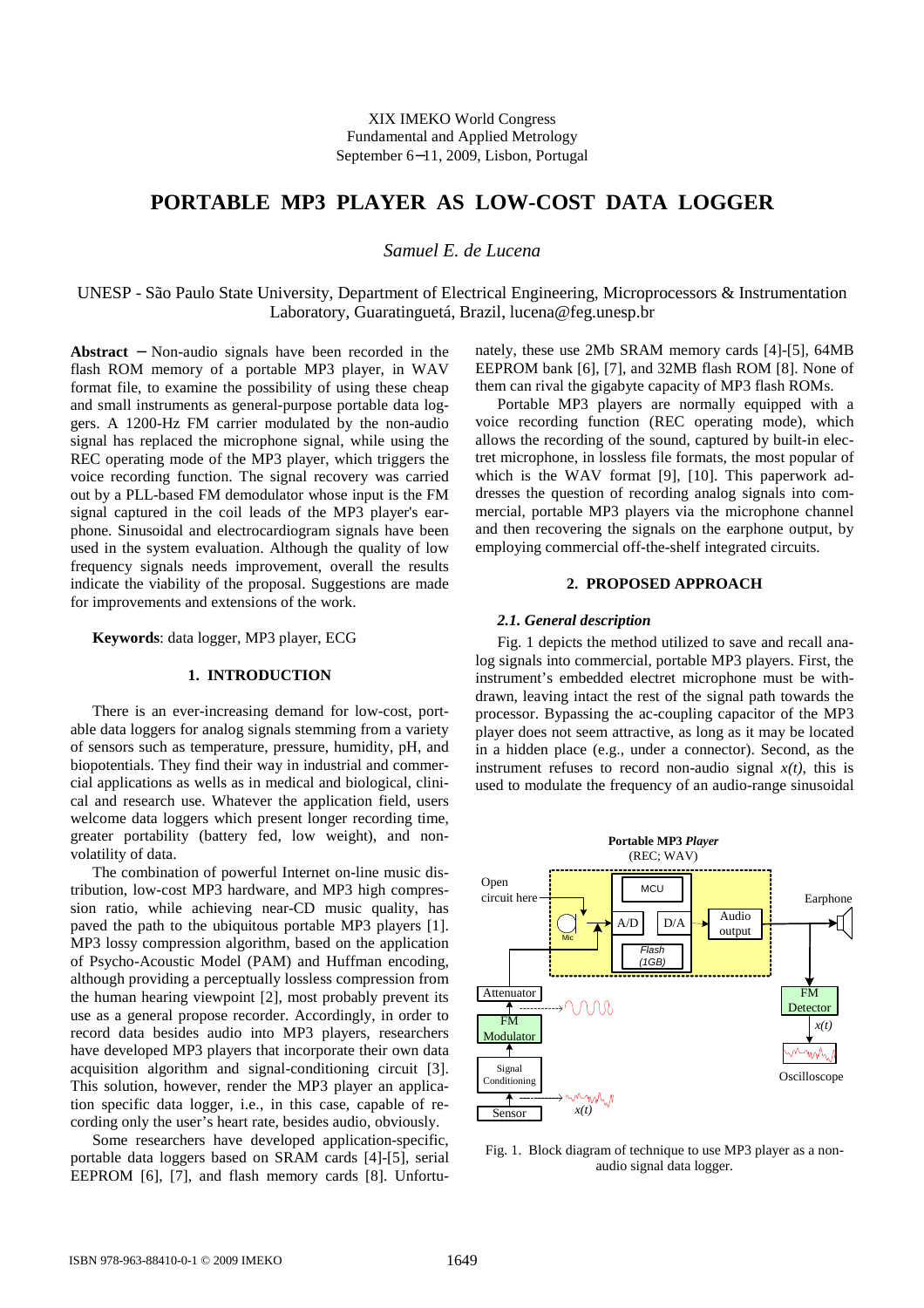carrier. The FM signal must be attenuated to circa 10 mV of typical microphone sensors. To recover the analog signal, first the "voice" option must be chosen on the MP3 player, followed by the selection of the file number. FM receiver whose central frequency equals that of the FM modulator carries out signal detection. The modulating signal, i.e. the sensor signal, can be visualized on an oscilloscope, for example.

#### *2.2. FM modulator*

 EXAR XR-2206 (monolithic function generator) has been chosen to implement the FM modulator (Fig. 2), for the ease of construction, sinusoidal output with low sinewave distortion, and small component count. Central frequency is 1200 Hz, for the values shown in Fig. 2.



Fig. 2. Circuit diagram of the FM modulator and attenuator.

#### *2.3. FM demodulator*

The FM detector (Fig. 3) has been constructed around Philips NE564N PLL (phase-locked loop). The central frequency of the VCO has been adjusted to 1200 Hz. Loop filter and loop gain have been designed following the datasheet equations. An instrumentation amplifier (INA101) detects the audio signal on the earphone's coil, provides a gain of 5 and couples it to the demodulator.



Fig. 3. Circuit diagram of the FM demodulator.

#### **3. EXPERIMENTAL RESULTS AND DISCUSSION**

Sinusoidal and electrocardiogram (ECG) signals have been applied to the FM modulator and saved by the MP3 player into WAV files, while this executed the REC function. Then the MP3 player has been switched to *play recorded track* operating mode and a digital oscilloscope has captured the FM demodulator output.

#### *3.1. Sinusoidal signal*

Fig. 4 shows the opened MP3 player that has been modified as discussed in the section above. A signal generator (HP 33120A) has been employed to apply sinusoidal signals to the FM modulator. Fig. 5(a) shows a FM signal gathered at the microphone input. Carrier is a 1200-Hz sine wave and the modulating signal is a 100-Hz sine wave.

As can be easily observed in Fig. 5(b), the 100-Hz modulating signal has been satisfactorily detected. The sig-



Fig. 4. Photography of the modified MP3 player.



Fig. 5: (a) FM signal applied to microphone input of the MP3 player. (b) Output of FM demodulator.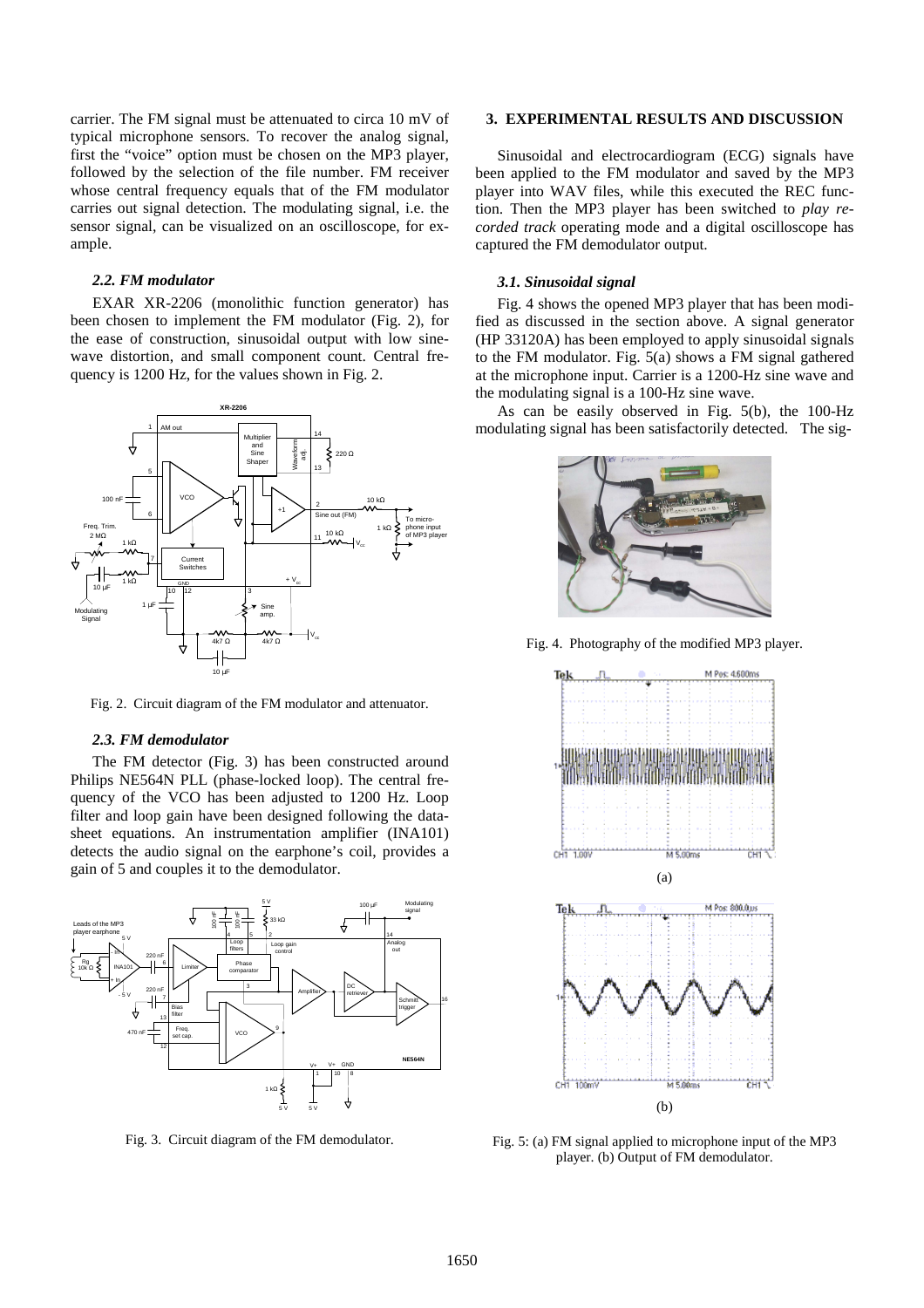nal is to some extent contaminated by the FM carrier, but it is believed that this can be lessened by suitably low-passing it or redesigning the PLL loop filters. Signal frequency as low as 5 Hz has been saved into the MP3 player and then recovered. However, it has been observed that the signal-tonoise ratio (SNR) of the detected signal decreases considerably in this low frequency range [11].

#### *3.2. ECG signal*

A battery-fed instrumentation amplifier has been assembled to amplify the ECG of a patient wearing three Ag-AgCl electrodes that have been applied to his right leg, left leg, and right arm. As usual, the right leg electrode has been used as reference and has received the inverted commonmode signal, to lower power line interference [12]. Also, the ECG of an arrhythmia simulator [13] has been used.

Fig. 6 shows two oscilloscope screens, each of which contains (bottom trace) the signal applied to the FM modulator and (top trace) the output signal of the FM detector. The top screen shows a patient ECG, whereas the bottom one presents a simulated arrhythmia signal. The recording time of every signal lasted more than 2 minutes. The signals shown in every individual screen of Fig. 6 are not synchronized, i.e., they do not correspond to the same time interval. Furthermore, small fluctuations in frequency of resting ECG are normal, as seen in the top trace of Fig. 6(a).

Although the retrieved signal (simulated or real) agrees somehow with the original one, besides the degraded SNR of the former, it is evident that a very low frequency distortion is introduced in the signal somewhere along its path.



Fig. 6. (a) Patient ECG: (bottom trace) input to FM modulator; (top trace) output of FM detector. (b) Simulated ECG: (bottom trace) input to FM modulator; (top trace) output of FM detector.

More arrhythmia signals have been recorded and retrieved which the reader can find in [11]. In spite of the lowfrequency distortion, the retrieved signals allowed easy identification of the arrhythmia types (e.g., premature ventricular contraction, ventricular couplets, ventricular bigeminism, R-on-T phenomena, ventricular tachycardia, ventricular fibrillation). It is believe that the low-frequency distortion is due to the FM modulator limitations, specially the relatively high frequency of its high-pass coupling filter (see pin 7 of Fig. 2).

# **4. CONCLUSIONS**

Non-audio signals have been recorded in a commercial portable MP3 player via its microphone signal path, by substituting the microphone with an FM modulated signal. The signal is sampled and saved, in WAV format, in the MP3 player flash ROM, using the recording function of the own instrument (available in most portable MP3 players). The signals have been recovered by demodulating the FM signal captured at the earphone coils, while the MP3 player played the recorded WAV file.

Bench tests using sine wave and ECG signal are encouraging and have made it clear that the method should be improved in order to decrease or even eliminate the low frequency distortion introduced in the signals (ECG). Once this is achieved, maybe portable MP3 players, with the help of some low-cost, auxiliary external circuits, will play the role of analog, non-audio, data loggers. To that end, it is of paramount importance the development of computer program to digitally demodulate de FM signal, using the WAV file transferred from the MP3 player to the computer via the USB port. Yet another appealing progress would be the acoustic coupling of the external FM signal directly to the built-in microphone of the MP3 player. Both these developments are under way at our instrumentation laboratory and the results will be published elsewhere.

#### **ACKNOWLEDGMENTS**

The author wishes to acknowledge the financial assistance of Fundunesp, PROPG/UNESP and Capes.

### **REFERENCES**

- [1] M. McCandless, "The MP3 revolution", *IEEE Intelligent Systems and their Applications,* vol. 14, nº. 3, pp. 8-9, 1999.
- [2] E. Ruzanski, "Effects of MP3 encoding on the sounds of music", *IEEE Potentials,* vol. 25, nº. 2, pp. 43-45, 2006.
- [3] J. Kim, M. Lee, H.-K. Lee, K. Choi, S. Bang, S. Kim, "Heart rate monitor for portable MP3 player", *27th IEEE Annual Conference on Engineering in Medicine and Biology*, pp. 5207-5210, Shanghai, China, Sept. 2005.
- [4] K. Aminian, P. Robert, E. Jéquier, and Y. Schutz, "Estimation of speed and incline of walking using neural network", *IEEE Transactions on Instrumentation and Measurement,* vol. 44, nº. 3, pp. 743-746, 1995.
- [5] M. Yoshida, K. Akazawa, "Monitoring of muscle power during walking", *19th IEEE Annual Conference on Engineering in Medicine and Biology*, pp. 1899-1901, Chicago, USA, Oct. 1997.